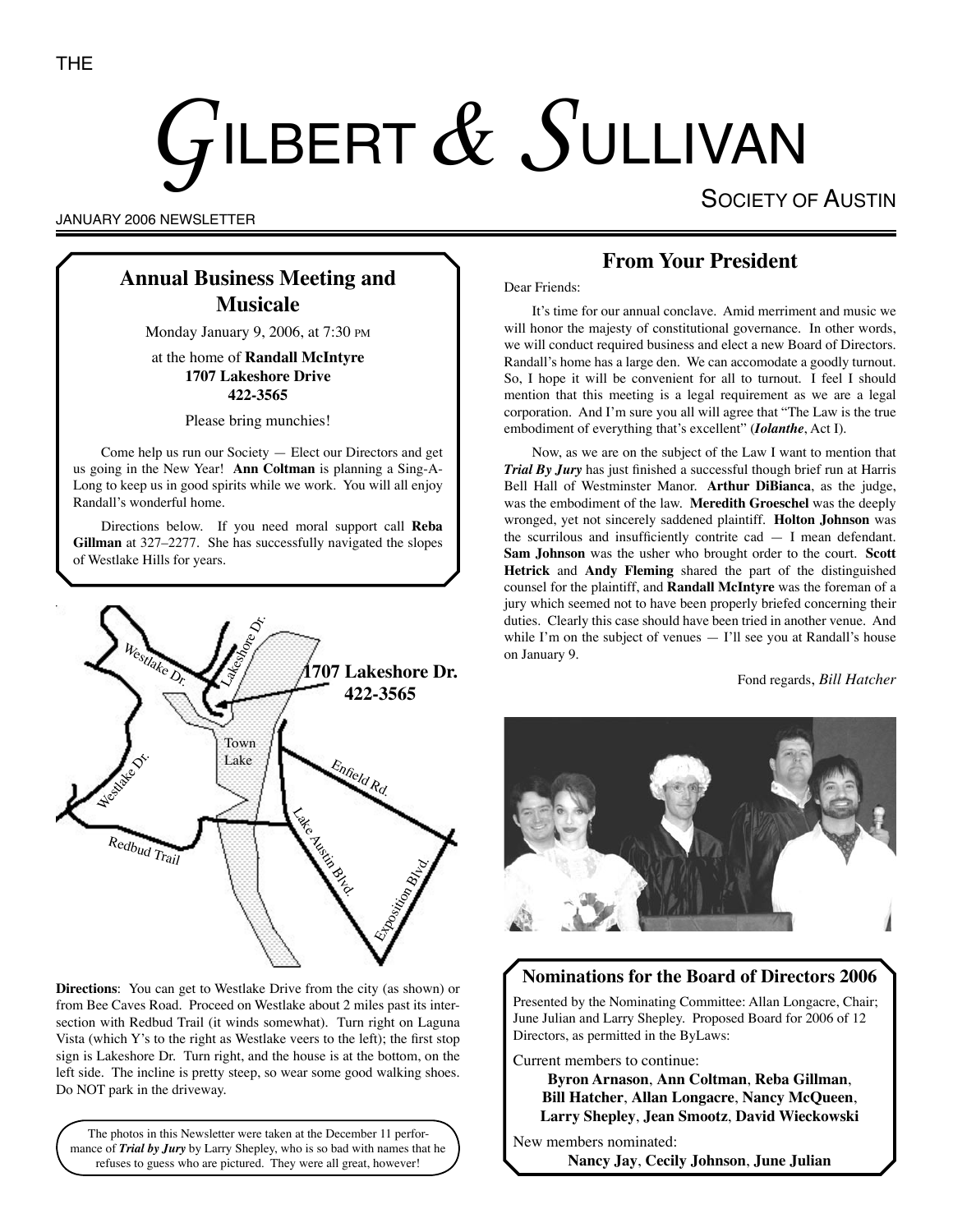# *TRIAL by JURY***, Concert Version**

#### Report by *Reba Gillman*

On Friday December 2, 2005, at 8 PM, over 100 happy people gathered in Harris Bell Hall in Westminster Manor, nearly half of them Westminster residents. They enjoyed a delightful, informal performance of the opera, produced and directed by **Arthur DiBianca**. Lighting and minimal but very effective costumes by **Randall McIntyre** and **Ann Coltman** contributed a great deal to the total effect. At 8 PM on Sunday December 11 a somewhat smaller, but very enthusiastic audience, witnessed an even better performance. **Scott Hetrick**, playing the part of the counsel, was ill, but **Andy Fleming** took over the part and did it very well.

Volunteers sold tickets (\$5 general admission; free for Westminster residents), and some librettos. In the hall just outside the door other volunteers sold videos, DVDs, and some other G&S merchandise. Many thanks to these able volunteers who contribute so much to the overall production, and have such a good time doing it! Volunteers were: on December 2, **Jean and Ed Smootz**, **Nancy McQueen**, **Reba Gillman**, **Theresa Wilson**, **Byron Arnason**, and **Pat Hobbs**; on December 11, **Jean and Ed Smootz**, **Patricia Kaplan**, **Bill Hatcher**, and **Larry Shepley**.

### *The Company*

| Plaintiff  Meredith Groeschel                          |  |
|--------------------------------------------------------|--|
|                                                        |  |
|                                                        |  |
| Counsel Scott Hetrick (Dec. 2), Andy Fleming (Dec. 11) |  |
|                                                        |  |
|                                                        |  |

#### *Jury and Public*

**Stephanie Blackwood Daniel Brookshire Ann Coltman Andy Fleming William Jackson Cecily Johnson Sarah Wendtlandt**

Pianist . . . . . . . . . . . . . . . . . . . . . . . . . . . . . . . . . . . . . . **Brett Bachus**

We wish to express our special thanks to **Barbara Lee** and **Westminster Manor** and to **Felicity and Peter Coltman**.

## **Member of the Month**

All dues-paying members are eligible to be our "Member of the Month" (who is randomly selected). The Member of the Month is entitled to receive a CD of our 2005 *Mikado*. The Member of the Month for this month is:

## **Brent & Una Jacob**

Congratulations! Please call our office (472-4772) to let us know where we should send your CD.

#### **Randall's/Tom Thumb Good Neighbor Program**

Please register your Randall's Remarkable Card —Randall's will donate 1% of your bill to us (and up to two other charitable groups, if you wish). To register, visit the customer service counter and use our name and number:

#### **Gilbert and Sullivan Society 10090**

This is an easy and cost-free (to you!) way to help us out.

## **Bruce King Hallock April 28, 1921 - Nov. 30, 2005**

I've known Enid since I joined the G&S Society in 1978. And through the years I came to know the man who quietly and loyally supported all of her endeavors, as well as those of her friends and relations. But that was just the tip of the iceberg. That man was an



aeronautical engineer who built and flew airplanes; during the Kennedy presidential campaign he flew Lyndon Johnson around Texas; with his family he built and ran an apartment complex in northeast Austin; with Enid he raised an impressive family, some of whom were quite involved with our G&S Society: notably punster son Gary, and singer and conductor grandson Andrew. But in spring of 2005 he was stricken with a cruel and fatal disease — amyotrophic lateral schlerosis (ALS, Lou Gehrig's disease). His decline was rapid and the end came soon, leaving us all behind to mourn his passing. The family will hold a nondenominational memorial service on December 16. Donations in his memory may be sent to MDA/ALS, Executive Center Drive, Ste. 111, Austin TX 78731 (checks payable to "Muscular Dystrophy Association – HCSC").

*Reba Gillman*



## **CELEBRATION!!!**

## **Please help us out!**

The Gilbert & Sullivan Society of Austin will observe its  $30<sup>th</sup>$ Anniversary in 2006. It is the second oldest and long-running dramatic organization in Austin. This is certainly worthy of Notice, and we hope to interest the local journals in reporting some of our history and outstanding performances. Will all members please come forward with newsworthy reminiscences? We especially hope to hear from those who were active in those exciting early days.

There is a family element to be publicized: We have three generations of Hallocks who have been involved with various aspects of production, starting with the first. And our original pianist, Felicity Coltman, is now represented by her daughter, Ann, serving on the Board and singing in the concert performance of *Trial by Jury* with her daughter Sarah Wendtlandt. What other interesting facts can we turn up with your help?

Please call **Reba Gillman** at 327-2277, or email her at rgillman@austin.rr.com with any thoughts or information.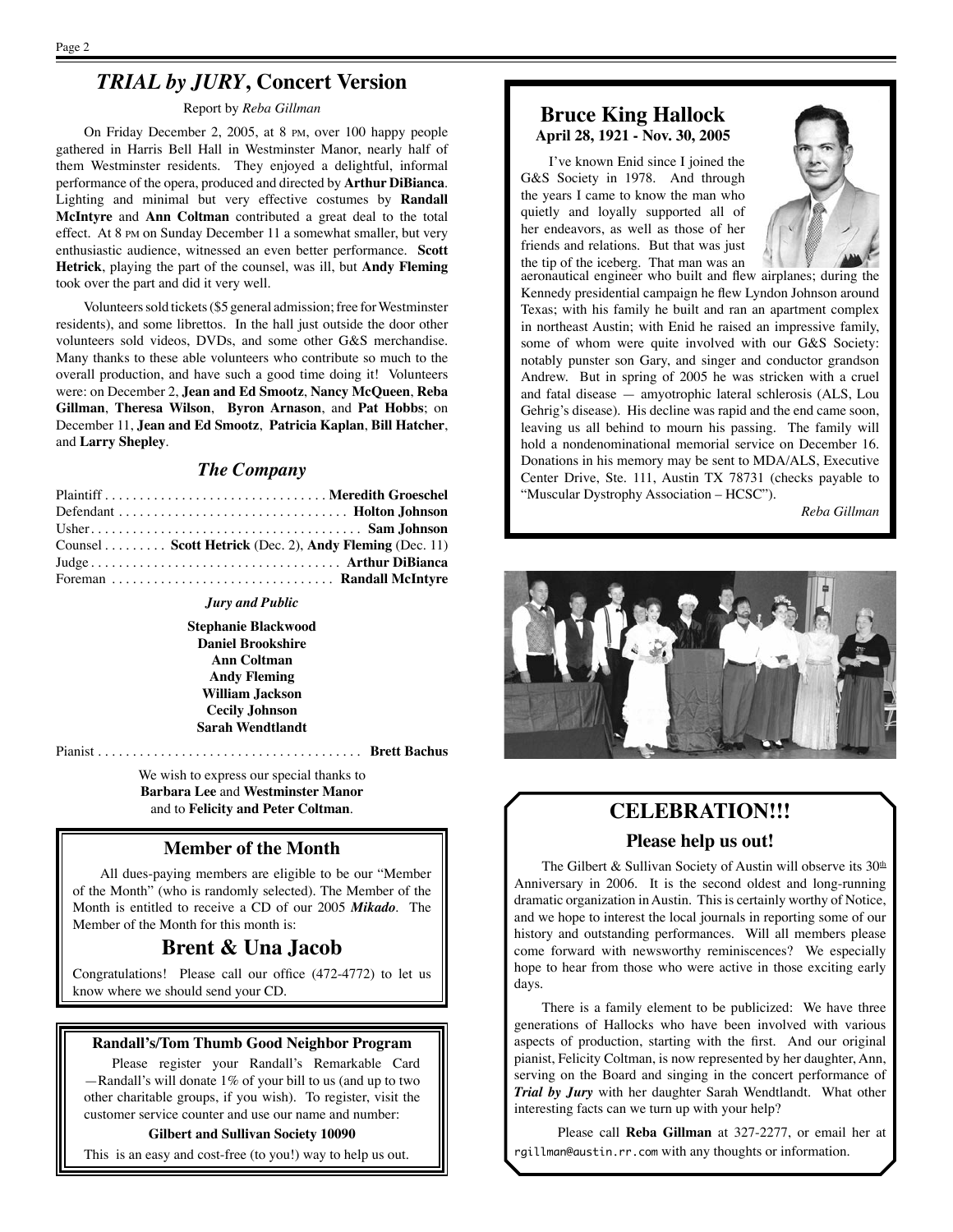## Contributors to *The Mikado* 2005

Underwriters: **Chris Buggé • Lawrence Shepley • Jean & Ed Smootz • Michael & Libby Weed.** Contributers: **Anonymous • Richard & Jennifer Arndt • Ken & Emily Ashworth • Mr. & Mrs. John C. Besperka • Larry & Becky Brenner • Chris Buggé • John Dailey • Marion DeFord • Betty B. Evans • Charlotte & William Flynn • Len & Reba Gillman • Loel Graber • Russell Gregory • William P. & Naomi Haight • Bruce & Enid Hallock • Betty R. Hatcher • James A. Hitt • Karen & Bob King • Edward Kluth • George & Nancy McQueen • James S. Moore • Mr. & Mrs. James Plugge • Prudential Foundation Matching Gifts • Charles & Diane Radin • James Robinson • Dorothy A. Rutishauser • Lawrence Shepley • Mrs. D.J. Sibley • Jean & Ed Smootz • Earl R. Hunt & Susan C. Spruance • Still Water Foundation, Inc. • Cleve H. Tandy** 

**Foundation • Jean Tolman • Paula Tyler • Bill & Mary Weaver • Michael & Libby Weed • Westminster Manor • Eve & John Williams • John & Betty Wood.** We wish to thank especially the following individuals for their continuing support: **Byron Arnason • Marion DeFord • Russell Gregory • Andrew, Chris, & Gary Hallock • Kristine M. Olson • Allen Lawshae • Barbara Lee • Randall McIntyre • Rosemary Russell-Vines • Cynthia Ryan & Valerie Ryan in memory of James C. Ryan • Katharine Shields • Patricia Spurr • Rose Taylor • Steve & Louise Weinberg.**



This project is funded in part by the City of Austin through the Cultural Arts Division and by a grant from the Texas Commission on the Arts.





### **The Mikado 2005 on DVD and CD**

Thanks to Nancy Jay, we have high quality recordings of our 2005 production of *The Mikado*. The two-disc DVD is available for \$20, and the two-disc CD (audio only) is available for \$10. Please include a \$2.00 shipping fee per item ordered. These recordings may be ordered through our website

www.gilbertsullivan.org

or by calling our office at 472-4772.



# Membership Form

We encourage you to join our Society. If you are a member, please check your membership renewal date on the top of the mailing label. If expired or near expiration, your membership needs to be updated! To correct your address, renew your membership, or become a member, complete this form, and mail it to us at:

The Gilbert & Sullivan Society of Austin P.O. Box 684542 Austin, Texas 78768–4542 Phone: 472-4772 (472-GSSA)

Name (as you want it to appear) \_\_\_\_\_\_\_\_\_\_\_\_\_\_\_\_\_\_\_\_\_\_\_\_\_\_\_\_\_\_\_\_\_\_\_\_\_\_\_\_

Phone (Day) \_\_\_\_\_\_\_\_\_\_\_\_\_\_\_\_\_\_\_\_\_\_\_\_\_(Night)\_\_\_\_\_\_\_\_\_\_\_\_\_\_\_\_\_\_\_\_\_\_\_\_

Address

City, State, ZIP \_\_\_\_\_\_\_\_\_\_\_\_\_\_\_\_\_\_\_\_\_\_\_\_\_\_\_\_\_\_\_\_\_\_\_\_\_\_\_\_\_\_\_\_\_\_\_\_\_\_\_\_\_

E-mail address \_\_\_\_\_\_\_\_\_\_\_\_\_\_\_\_\_\_\_\_\_\_\_\_\_\_\_\_\_\_\_\_\_\_\_\_\_\_\_\_\_\_\_\_\_\_\_\_\_\_\_\_\_

What company do you work for?

Please check a membership category. Membership benefits include our Newsletter and 10% discount on tickets.

 $\Box$  Individual: \$20 or more

Family/Group: \$30 or more

 $\Box$  Donation only (no membership)

 $\Box$  I'm interested in volunteering.

Please consider becoming a member at one of the following **Donor Levels**: **Patron** (\$50-\$99), **Grand Duke or Duchess** (\$100- \$249); **Major-General** (\$250-\$499); **Pooh-Bah** (\$500-\$999); **Pirate King** (\$1000-\$2499); **Savoyard** (\$2500 & up). Donor members receive additional benefits. Please call our office or visit our website (www.gilbertsullivan.org) for further information.